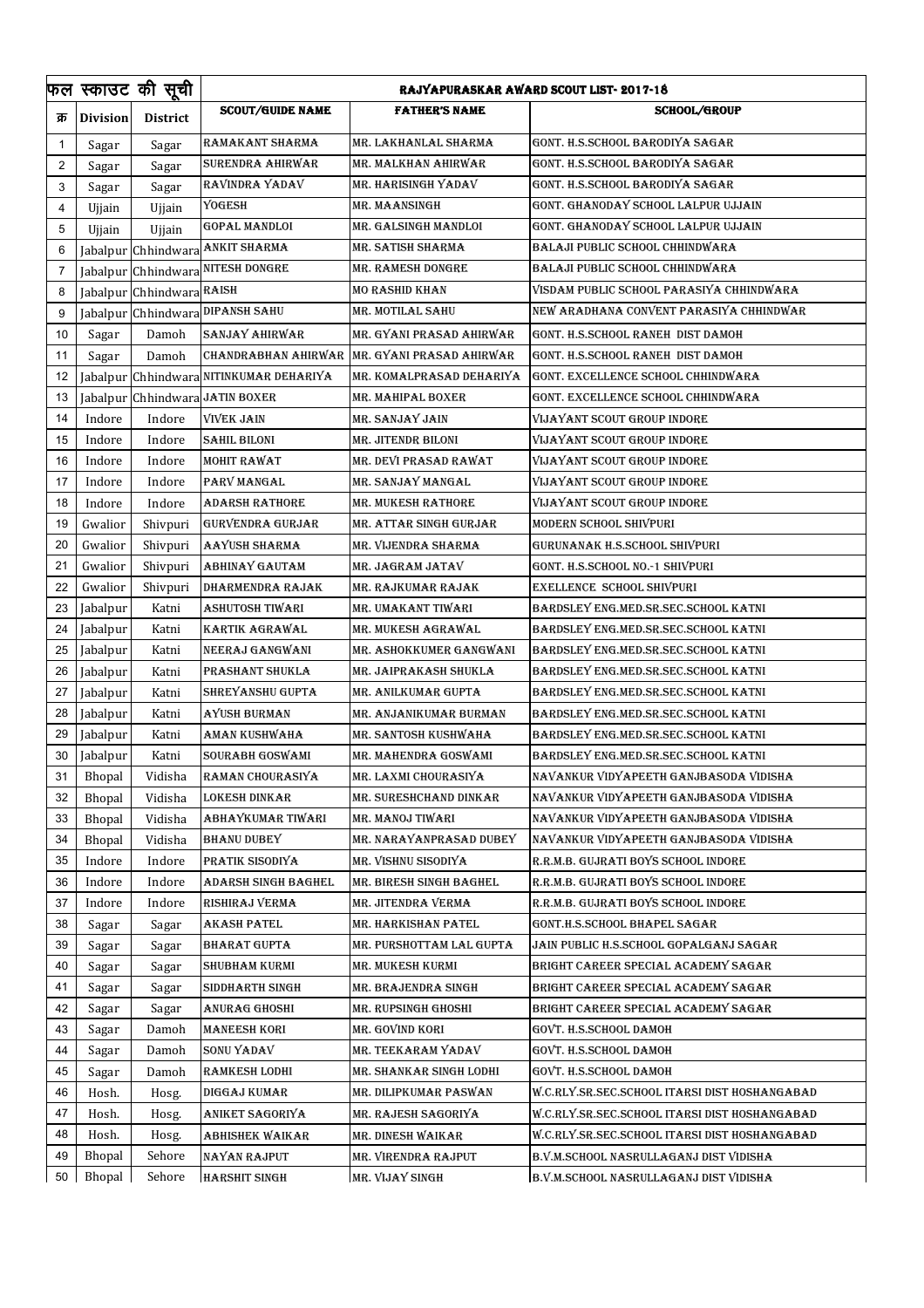|                |                 | फल स्काउट की सूची               | <b>RAJYAPURASKAR AWARD SCOUT LIST- 2017-18</b> |                                               |                                                            |  |
|----------------|-----------------|---------------------------------|------------------------------------------------|-----------------------------------------------|------------------------------------------------------------|--|
| क्र            | <b>Division</b> | <b>District</b>                 | <b>SCOUT/GUIDE NAME</b>                        | <b>FATHER'S NAME</b>                          | <b>SCHOOL/GROUP</b>                                        |  |
| 53             | Hosh.           | Hosg.                           | <b>VIPUL GOUR</b>                              | MR. SATISH GOUR                               | SAMARITIANS ENG.MED.SE.SRC.SCHOOL HOSHANGABAD              |  |
| 54             | Hosh.           | Hosg.                           | ATHARVA TIWARI                                 | MR. RAJESH TIWARI                             | SAMARITIANS ENG.MED.SE.SRC.SCHOOL HOSHANGABAD              |  |
| 55             | Hosh.           | Hosg.                           | <b>SUDHANSHU SAHU</b>                          | MR. HARISHANKER SAHU                          | SAMARITIANS ENG.MED.SE.SRC.SCHOOL HOSHANGABAD              |  |
| 56             | Hosh.           | Hosg.                           | DIVY KAMALPURIA                                | DR. J.K.KAMALPURIA                            | SERVITE CONVENT SE.SEC.SCHOOL HOSHANGABAD                  |  |
| 57             | Hosh.           | Hosg.                           | NAMYA MOTWANI                                  | DR. S.S.MOTWANI                               | SERVITE CONVENT SE.SEC.SCHOOL HOSHANGABAD                  |  |
| 58             | Hosh.           | Hosg.                           | SHIVAM DUBEY                                   | MR. RAJESH DUBEY                              | PANINI JNANPEETH SCHOOL HOSHANGABAD                        |  |
| 59             | Hosh.           | Hosg.                           | <b>PUNEET GOUR</b>                             | MR. SUDHIR GOUR                               | PANINI JNANPEETH SCHOOL HOSHANGABAD                        |  |
| 60             | Hosh.           | Hosg.                           | MAYANK NARWARIYA                               | MR. KHEMCHAND NARWARIYA                       | PANINI JNANPEETH SCHOOL HOSHANGABAD                        |  |
| 61             | Morena          | Morena                          | PRADHUMAN RAJ                                  | MR. BALKRISHNA                                | GOVT. MULTIPURPOSE H.S.EXCELLENCE SCHOOL NO-1 MORENA       |  |
| 62             | Morena          | Morena                          | <b>DEVESH GUPTA</b>                            | MR. RISHIKUMAR GUPTA                          | GOVT. MULTIPURPOSE H.S.EXCELLENCE SCHOOL NO-1 MORENA       |  |
| 63             | Morena          | Morena                          | AMIT SHARMA                                    | MR. BRIJKISHOR SHARMA                         | GOVT. MULTIPURPOSE H.S.EXCELLENCE SCHOOL NO-1 MORENA       |  |
| 64             | Morena          | Morena                          | <b>ALOK KUSHWAH</b>                            | MR. VIRENDRA KUSHWAH                          | GOVT. MULTIPURPOSE H.S.EXCELLENCE SCHOOL NO-1 MORENA       |  |
| 65             | Indore          | Indore                          | <b>VIVEK SHRIVANSH</b>                         | MR. NARESH SHRIVANSH                          | R.R.M.B. GUJRATI H.S. SCHOOL INDORE                        |  |
| 66             | Indore          | Indore                          | PRINCE RAWAT                                   | MR. HARSUKH RAWAT                             | R.R.M.B. GUJRATI H.S. SCHOOL INDORE                        |  |
| 67             | Indore          | Indore                          | PRASHANT KUMAWAT                               | MR. SURESH KUMAWAT                            | R.R.M.B. GUJRATI H.S. SCHOOL INDORE                        |  |
|                |                 | फिल गाइड की सूची <mark> </mark> |                                                |                                               | RAJYAPURASKAR AWARD GUIDE LIST-2017-18                     |  |
| क्र            | <b>Division</b> | <b>District</b>                 | <b>GUIDE NAME</b>                              | <b>FATHER'S NAME</b>                          | <b>SCHOOL/GROUP</b>                                        |  |
| 1              | Sagar           | Sagar                           | <b>KU. KIRTIKA</b>                             | MR. CHUNNILAL                                 | AARY GIRLS H.S.SCHOOL SAGAR                                |  |
| $\overline{2}$ | Sagar           | Sagar                           | KU. MANJRI KHATIK                              | MR. RAVI KHATIK                               | AARY GIRLS H.S.SCHOOL SAGAR                                |  |
| 3              |                 |                                 | Jabalpur Chhindwara KU. ARADHANA SAMUAL        | MR. VINIT SAMUAL                              | VISDAM PUBLIC SCHOOL PARASIYA CHHINDWAR                    |  |
| 4              |                 |                                 | Jabalpur Chhindwara KU. TRUPTI GUPTA           | MR. SANTOSH GUPTA                             | VISDAM PUBLIC SCHOOL PARASIYA CHHINDWAR                    |  |
| 5              | Indore          | Indore                          | KU. CHANDNI BANGAR                             | MR. GANESH BANGAR                             | SHRI K.B.PATEL GUJRATI GIRLS H.S.SCHOOL INDORE             |  |
| 6              | Indore          | Indore                          | KU. SHIVANGI KOKAL                             | MR. GURUPRASAD KOKAS                          | SHRI K.B.PATEL GUJRATI GIRLS H.S.SCHOOL INDORE             |  |
| 7              | Indore          | Indore                          | <b>KU. PRIYA MISHRA</b>                        | MR. KASHINATH MISHRA                          | SHRI K.B.PATEL GUJRATI GIRLS H.S.SCHOOL INDORE             |  |
| 8              | Indore          | Indore                          | KU. SHRADDHA BORASI                            | MR. GOPAL BORASI                              | SHRI K.B.PATEL GUJRATI GIRLS H.S.SCHOOL INDORE             |  |
| 9              | Indore          | Indore                          | KU. SHRUTI BORASI                              | MR. GOPAL BORASI                              | SHRI K.B.PATEL GUJRATI GIRLS H.S.SCHOOL INDORE             |  |
| 10             | Indore          | Indore                          | KU. MEHAK FATMA NAQVI                          | MR. TASLEEM HAIDER NAQVI                      | SHRI K.B.PATEL GUJRATI GIRLS H.S.SCHOOL INDORE             |  |
| 11             | Indore          | Indore                          | KU. SANSKRATI TUNWAR                           | <b>MR. JITENDER TUNWAR</b>                    | ST.ARNOLD'S SCHOOL LALARAMNAGAR INDORE                     |  |
| 12             |                 |                                 | Jabalpur Chhindwara KU. PARUL ANGARE           | MR. SUKHDAYAL ANGARE                          | BALAJI PUBLIC SCHOOL CHHINDWARA                            |  |
| 13             |                 |                                 | Jabalpur Chhindwara KU. YAMINI PAL             | MR. HUKUMCHAND PAL                            | BALAJI PUBLIC SCHOOL CHHINDWARA                            |  |
| 14             | Gwalior         | Shivpuri                        | <b>KU. GOURI KOTHARI</b>                       | MR. KAMALKANT KOTHARI                         | RANGARH'S RAINBOW H.S.SCHOOL SHIVPURI                      |  |
| 15             | Gwalior         | Shivpuri                        |                                                | KU. PRIYANKA MALHOTRA MR. HAKIMSINGH MALHOTRA | GOVT. SCHOOL FOR EXCELLENCE NO-1 SHIVPURI                  |  |
| 16             | Gwalior         | Shivpuri                        | KU. KHUSHI SHIVHARE                            | MR. RINKU SHIVHARE                            | GOVT. SCHOOL FOR EXCELLENCE NO-1 SHIVPURI                  |  |
| 17             | Jabalpur        | Katni                           | KU. ANTRA PRATIHAST                            | MR. KRISHNESHWAR PRATIHAS'                    | BARDSLEY ENG.MED. SE.SEC. SCHOOL KATNI                     |  |
| 18             | Jabalpur        | Katni                           | KU. GAYATRI RAJPUT                             | MR. YOGENDRA SINGH RAJPUT                     | BARDSLEY ENG.MED. SE.SEC. SCHOOL KATNI                     |  |
| 19             | Jabalpur        | Katni                           | <b>KU. ASTHA GUPTA</b>                         | <b>MR. MUKESH GUPTA</b>                       | BARDSLEY ENG.MED. SE.SEC. SCHOOL KATNI                     |  |
| 20             | Jabalpur        | Katni                           | KU. NEHAL TRISHOLIYA                           | MR. PANKAJ TRISHOLIYA                         | BARDSLEY ENG.MED. SE.SEC. SCHOOL KATNI                     |  |
| 21             | <b>Bhopal</b>   | Bhopal                          | KU. MAHI BARASKAR                              | MR. SHRIRAM BARASKAR                          | ST. MONTFORT SCHOOL BHOPAL                                 |  |
| 22             | Sagar           | Sagar                           | KU. KHUSHBOO ATHIYA                            | MR. SHYAMLAL ATHIYA                           | GOVT. GYANODAYA H.S. SCHOOL SAGAR                          |  |
| 23             | Sagar           | Sagar                           | KU. RADHA AHIRWAR                              | MR. LALLU BHAI AHIRWAR                        | GOVT. GYANODAYA H.S. SCHOOL SAGAR                          |  |
| 24             | Sagar           | Sagar                           | KU. PRIYANKA GOUND                             | MR. KAMAL SINGH GOUND                         | GOVT. GYANODAYA H.S. SCHOOL  SAGAR                         |  |
| 25             | Sagar           | Sagar                           | KU. NIDHI AHIRWAR                              | MR. MANIRAM AHIRWAR                           | GOVT. GYANODAYA H.S. SCHOOL SAGAR                          |  |
| 26             | Sagar           | Sagar                           | KU. KU. KANCHAN GOUND                          | MR. DEVENDRA GOUND                            | GOVT. GYANODAYA H.S. SCHOOL SAGAR                          |  |
| 27             | Sagar           | Sagar                           | KU. SNEHA DHANI                                | MR. KRISHNAPAL                                | GOVT. GYANODAYA H.S. SCHOOL SAGAR                          |  |
| 28             | Sagar           | Sagar                           | KU. AGNIDEVI AHIRWAR                           |                                               | MR. DWARAKAPRASAD AHIRWAIGOVT. GYANODAYA H.S. SCHOOL SAGAR |  |
| 29             | Sagar           | Sagar                           | KU. ABHILASHA RAJPOOT MR. RAMSHREN RAJPOOT     |                                               | GOVT. H.S. SCHOOL BHAPEL SAGAE                             |  |
|                |                 |                                 |                                                |                                               |                                                            |  |